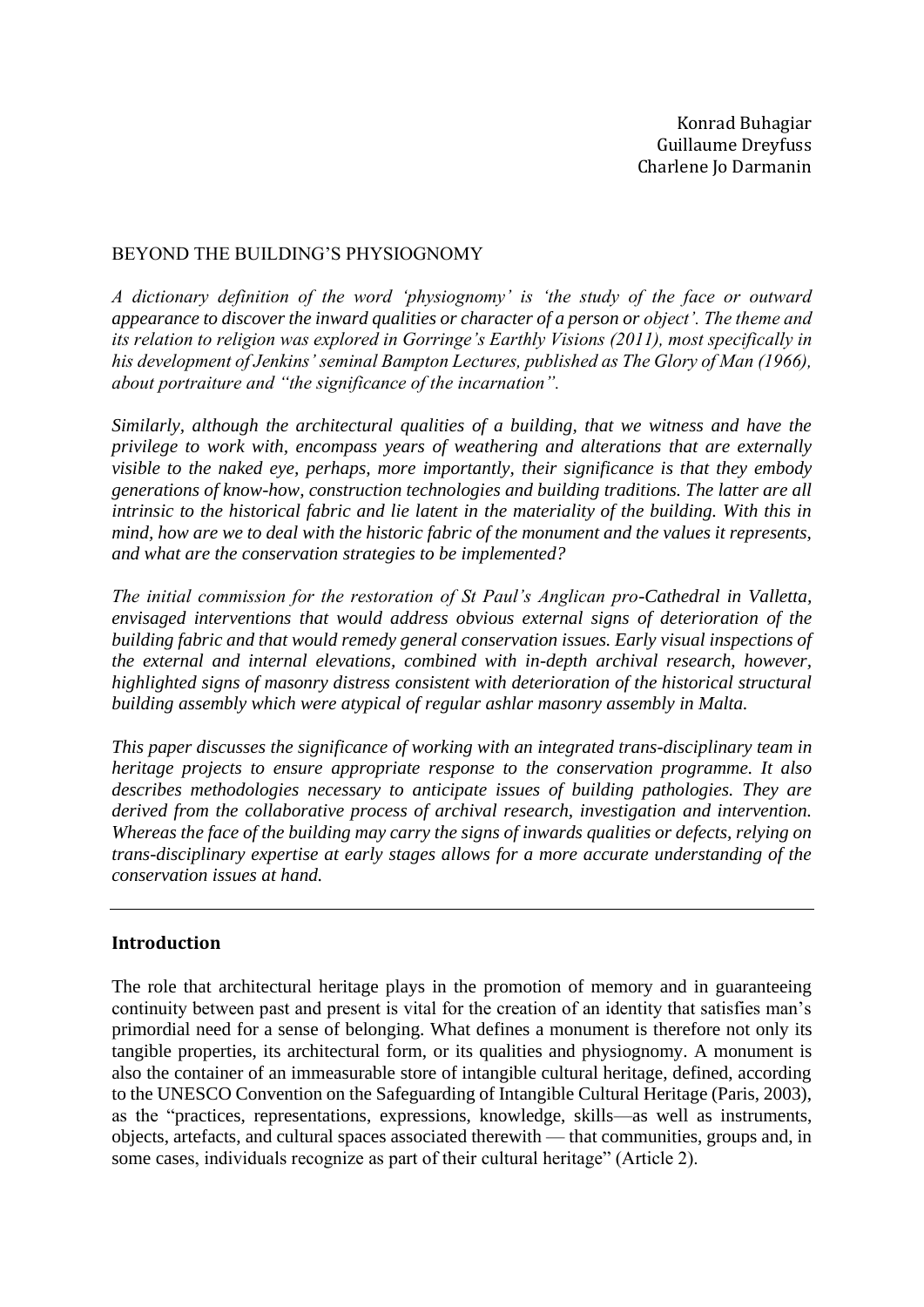The intangible cultural heritage of a monument must therefore participate in and determine a holistic approach to the documentation, restoration, and promotion of monuments and monumental sites. This emergence of an extended methodology for the restoration of monuments is linked with the word "monument" itself which has been re-contextualized many times in the wake of the evolution of the concept of "heritage". The main reason for this semantic transfer was the need to put tangible heritage into a broader context and to connect it with its intangible aspects whether spiritual, political, social or cultural (Chatzigrigoriou et al., 2021). In the end, the idea that intangible cultural heritage co-exists with the creation of tangible heritage, advocates the need to consider elements like technology, economics, politics, and culture in the drawing up of restoration methodologies that consider aspects of the building that extend beyond its immediate physiognomy.

The word 'physiognomy' is defined as the study of the face or outward appearance to discover the inward qualities or character of a person or object. The theme, and its relation to religion, was explored in Gorringe's *Earthly Visions* (2011), most specifically in his development of Jenkins' seminal Bampton Lectures, published as *The Glory of Man* (1966), about portraiture and "the significance of the incarnation". Similarly, the architecture that we witness and have the privilege to work with, encompasses years of weathering and alterations, but perhaps more importantly their significance is that they embody generations of know-how, construction technologies and building traditions, all intrinsically linked to the historical fabric. At its core, the historical fabric expresses the urban, social, and political context of its construction era, serving as an imprint of the local and global contributors at the time, from a political or national macro-level, all the way to the mason's carving of each decorative motif at a micro-level. Moreover, while the material part of a monument may leave its mark over time, the intangible element most closely associated with its creator may not always survive. The survival of the intangible element, however, can be the carrier of an invaluable transmission of knowledge, whether oral, archival, or even in-situ, that contributes to the understanding of old, or even obsolete practices, knowledge, and skills. This is a form of memory, embedded, both physically and metaphorically, in the material manifestation of the building itself, that provides evidence of the relationships people have developed with the monument over time through a shared system of ideas and beliefs, in the form of social and cultural structures in particular.

In this way, the physiognomy of a building can become more than just its physical fabric or appearance. This concept supersedes the perception of the physiognomy of historic cities, for example, as being mainly visual and kinaesthetic, as described by most scholars from Sitte to Lynch (Chatzigrigoriou et al., 2021). It emphasises the manifestation of values and memory that transform a set of stone walls, metals, and timber structures into a monument, a structure that acquires historical significance and becomes a "memorable" asset of the intangible heritage of the society that created it.

"Heidegger uses the word "bewahrung" which means "preservation" but has the same root as the word "wahrheit" which means "truth", giving to "preservation" the onus of preserving the "truth" of the monument" (Chatzigrigoriou et al., 2021). The intangible cultural heritage of a monument reinforces the recognition of its "truth" and demands conservation strategies that analyse the multi-layered composition of both tangible and intangible elements, to ensure that they are preserved for present and future generations.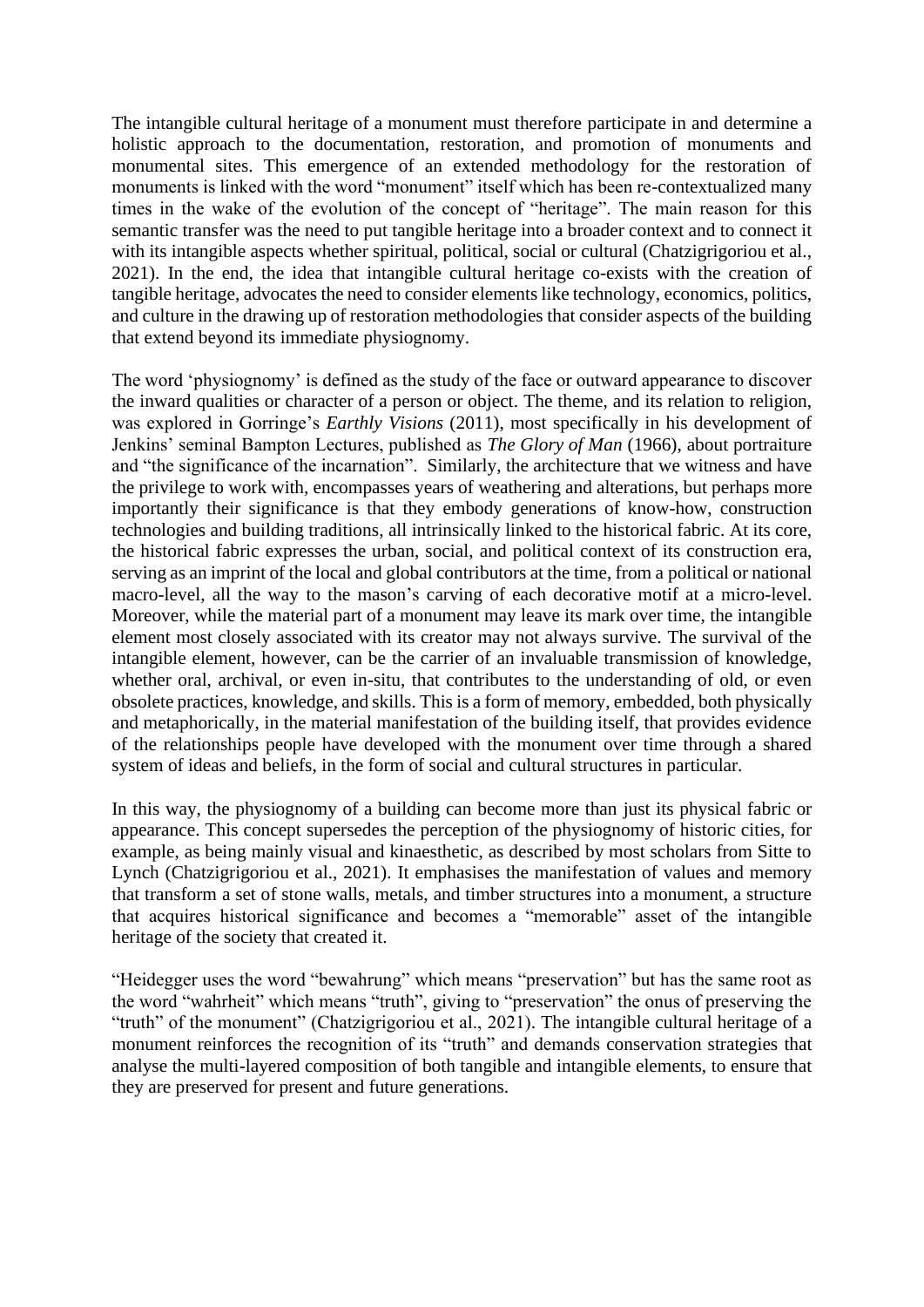### **A Transdisciplinary Approach**

Recent years have seen the development of conservation decision-making strategies through the setting-up of multi- and interdisciplinary teams. The complexity of these comprehensive strategies and the wide knowledge and skill sets required to ideate and implement them, require collaborations from multiple disciplines that are essential for their elaboration. Della Spina explains that "choosing among different alternative scenarios of reuse, valorisation and conservation of cultural heritage is generally a complex decision-making process, given the multi-dimensional nature of the decisions and the wide set of values they represent" (2019). In order to ensure that the conservation process benefits from collective knowledge and analysis, it is essential that a broad set of disciplines are brought in from the beginning of the project, in an open approach that brings to the fore its complexity.

Although widely favoured and extensively researched in recent years, the shortfalls in dialogue between multi- and interdisciplinary teams has been highlighted time and time again. Gaps often result from an attempt to combine knowledge from various disciplines. Heritage describes how "[c]ommunication gaps in multidisciplinary dialogue are a chronic issue within conservation. While multi- and even interdisciplinary action is generally championed in contemporary society, it is not easy to effect in practice. Professional roles are challenged and stretched when working in more interdisciplinary ways. […] The problem of balancing between multiple disciplines is encountered in many sectors, and conservation could advocate for and become a model for how this can be achieved." (2018, p. 4).

A study by Curran and Zimmermann highlights the issues with such interdisciplinary methods which often stem from language barriers or from the proffering of differing priorities (2021). This, combined with the erratic nature and dynamics of communication, often leads to misunderstandings that effect the project negatively (Curran & Zimmermann). A transdisciplinary approach therefore requires added focus on communication, both internal to the team, and externally with owners and stakeholders. This aspect is probably best described by Jakobson in what he terms as intersemiotic translation; the act of discussing "translations between different systems of signs" (Bertucci, 2017). Each discipline within the team having its own sign system, written reports, CAD drawings, 3D surveys, frequency readings, historical documents etc., all require translation into a common and accepted language in order for knowledge across the team and the stakeholders to be transferred.

In the post-expert era, increased challenges have been imposed on the scientific community. The need to mitigate the effects of the digital age by opening new lines of communication, cannot be underestimated (Luers & Kroodsma, 2014). A transdisciplinary approach differs to other disciplinary approaches since it operates 'across the disciplines, between the disciplines, and beyond and outside all disciplines', bridging gaps to create a new knowledge through the formation of a 'new intellectual space'. The latter, although forming part of the individual, encompasses greater richness and wholeness (Figure 1) (McGregor, 2004). The methodology opens up the interdisciplinary approach to participants from both the academic and nonacademic spheres, to create a 'cross-fertilization resulting from the convergence of different paths in the spirit of conviviality and celebration' (Lattanzi, 1998).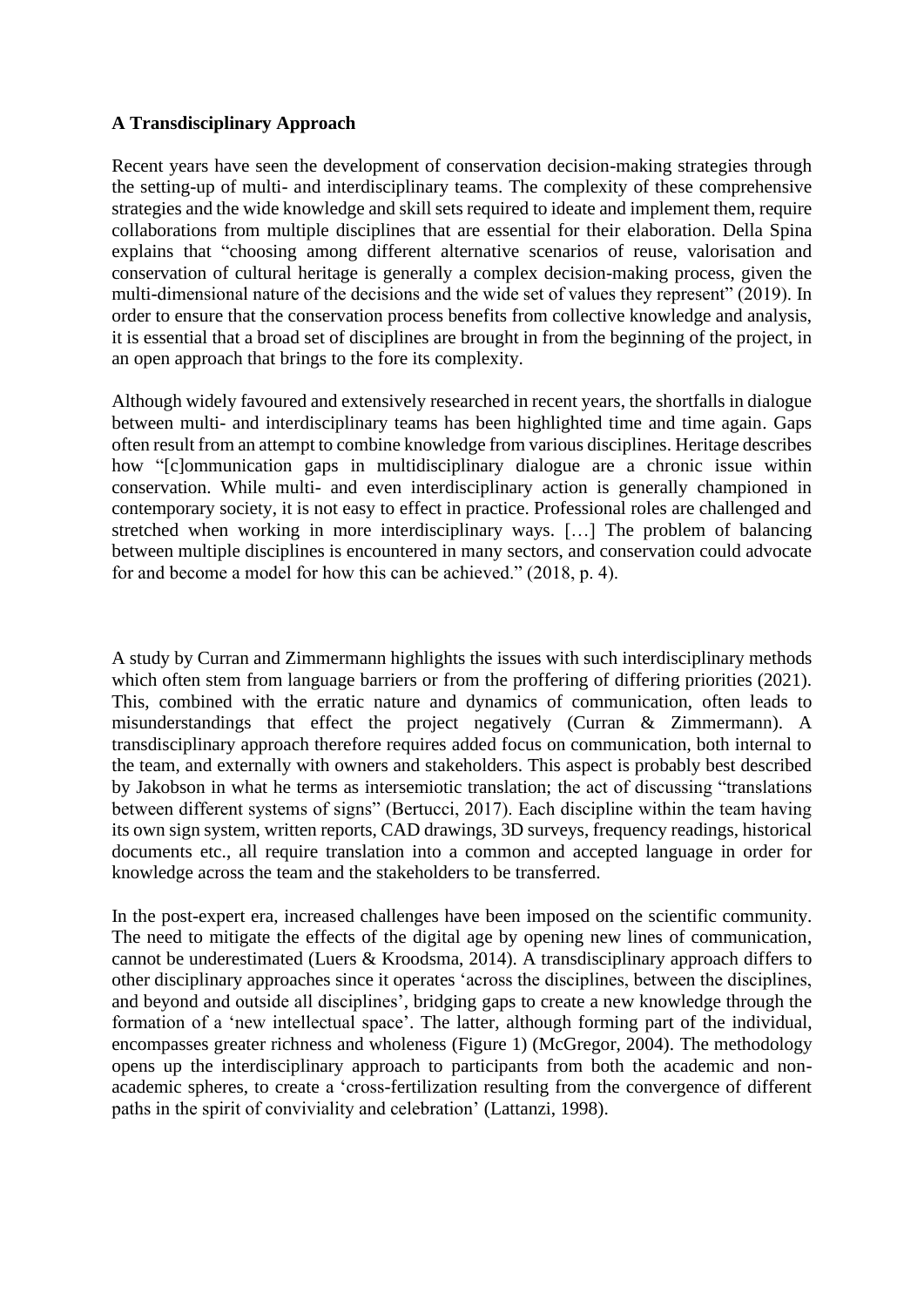

Figure 1: A graphical description of the various disciplinary approaches (Source: Jensenius, (2012))

Applied in research-based conservation strategies, the consequential porosity of this system for conservation decision-making, results in the interdependence between the different participants and leads to a stronger approach that focuses on the preservation of much more than the merely physical historical fabric. The method brings with it an unfolding of perspectives and visions across multi-dimensional planes, to allow for a better understanding of the conservation issues. This was the case with St Paul's Anglican Pro-Cathedral.

In 2017, the initial commission for the restoration of St Paul's Anglican pro-Cathedral in Valletta envisaged interventions to address obvious external signs of deterioration of the building fabric and that would remedy general conservation issues. The conservation programme began with the analysis of the external and internal historic fabric through visual inspections, architectural surveys and photogrammetry. The initial exercise highlighted signs of masonry distress consistent with deterioration of the historical structural building assembly which were atypical of regular ashlar masonry assembly in Malta. This was confirmed through the historical research carried out in parallel.

A transdisciplinary approach was adopted by the conservation team from the onset, not only involving individuals with technical expertise (historians, conservation architects and conservators, structural engineers, mechanical and electrical engineers and project managers), but also individuals from non-technical backgrounds (masons, clergy men, church wardens, caretakers and the neighbouring community around the cathedral), with their contribution being treated as equal to input of a more technical nature. This approach resulted in the merging of multi-layers of knowledge to form one coherent whole (McGregor, 2004), that acknowledged that the multiplicity of initial viewpoints could only be comprehended through the porosity of the project's team and that a dynamic response was necessary to incorporate any incoming information provided. This approach, however, necessitated enhanced communication between the team members, as well as between the technical team and the client's team and the neighbouring community. It also required a planning process – both internal and institutional – that could react to the ongoing discussions and be rapidly updated as new data came in. In essence, this resulted in an iterative planning process with feedback mechanisms included in the system.

#### **An Iterative Process**

AP Valletta was awarded the commission for the restoration of the external and internal fabric of the cathedral and bell tower at St Paul's Anglican pro-Cathedral in 2017. The pro-Cathedral,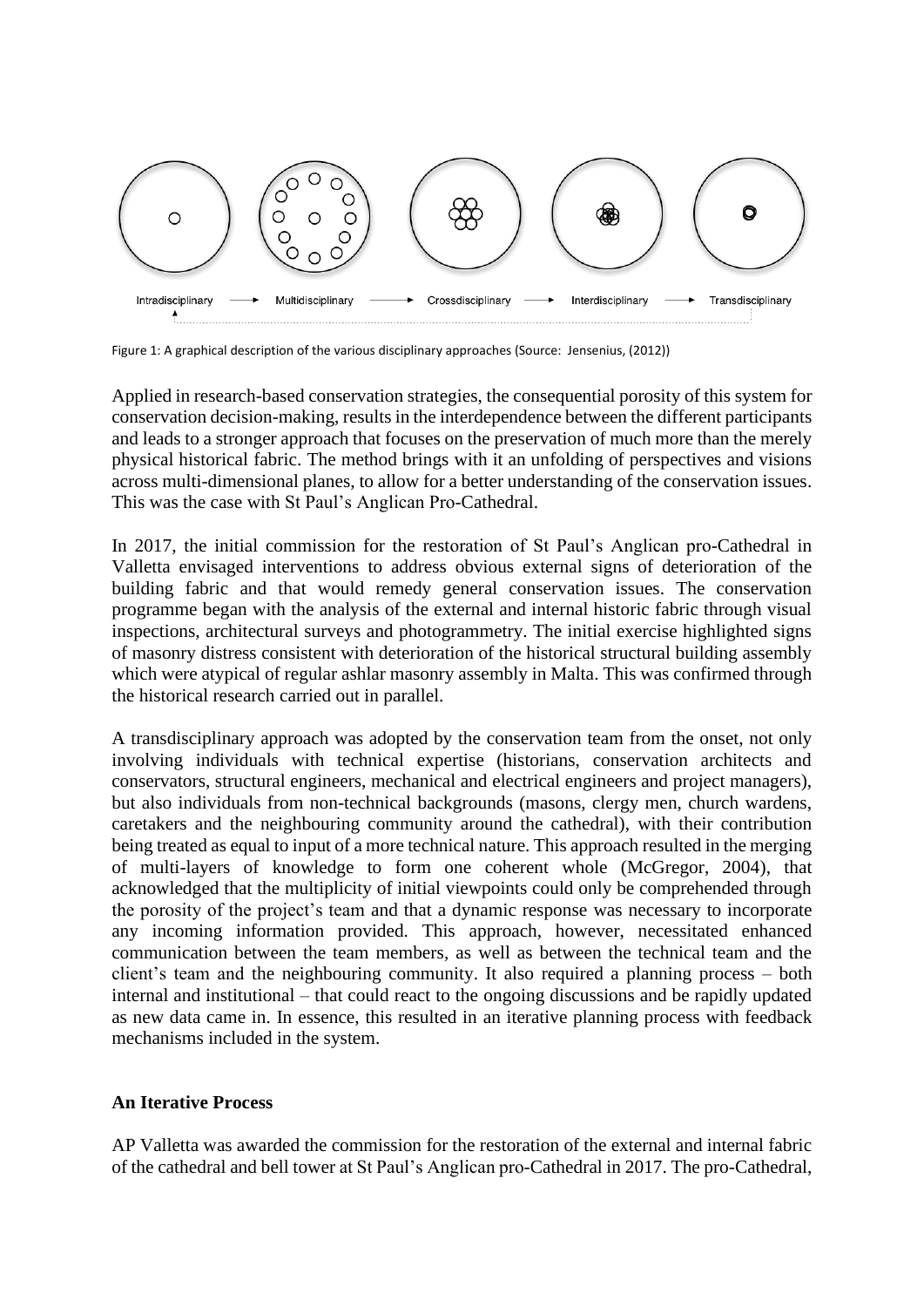a 19th century masonry building designed in the neo-classical style by William Scamp (1839 – 1846), is an emblematic and iconic reminder of the British presence in the Maltese Islands. The cathedral rises to a height of 24.5m and the bell tower rising to a height of 67m (Dreyfuss et al, 2019). The pro-Cathedral sits above the fortifications on the northern side of the capital city, Valletta, 60m away from the sea.

Following initial observations on the pro-Cathedral, further focused studies revealed that the deterioration patterns exhibited on the historic fabric were not common of typical local masonry assembly. Historical research, particularly in the 19th century architectural context, confirmed that the pro-Cathedral's original design team may not have been privy to the local construction methodologies. A report, prepared by Scamp in 1844, included a reference to iron chain bond and lead, the latter to be applied as a covering to the iron. This was identified by the project team as a strong indicator of possible concealed elements which could be contributing to the deterioration pathologies identified visually. In the meantime, several records traced through comprehensive archival research shed further light on the day-to-day practices of the Anglican community in Malta. These included bills of quantities for workmanship, materials and labourers, covering the entire execution period of the project. While none of the records indicated the possible locations or final dimensions of these extraneous materials, they confirmed, both from their documentation of materials brought on site and skills of the workers employed, that the building assembly included techniques which at the time were novel in Malta.

These records, combined with the initial analysis indicating possible structural distress, served as a preamble to a series of non-invasive site investigations, including ground penetrating radar scanning at different frequencies and video endoscopy. The results confirmed the presence of rectangular shaped wrought iron bars embedded within grooves cut on the top surface of the stone blocks (Dreyfuss et al, 2019). As a result, the archival research was extended to a study on the construction technologies of the era, combined with an analysis of the existing masonry structure through structural modelling.

An exercise of mapping of the deterioration exhibited on the external and internal elevations of the pro-Cathedral began shortly after the surveys and photogrammetry exercise was concluded (Table 1). This was followed by the studying of surface intervention and its mapping during the initial stages of the analysis.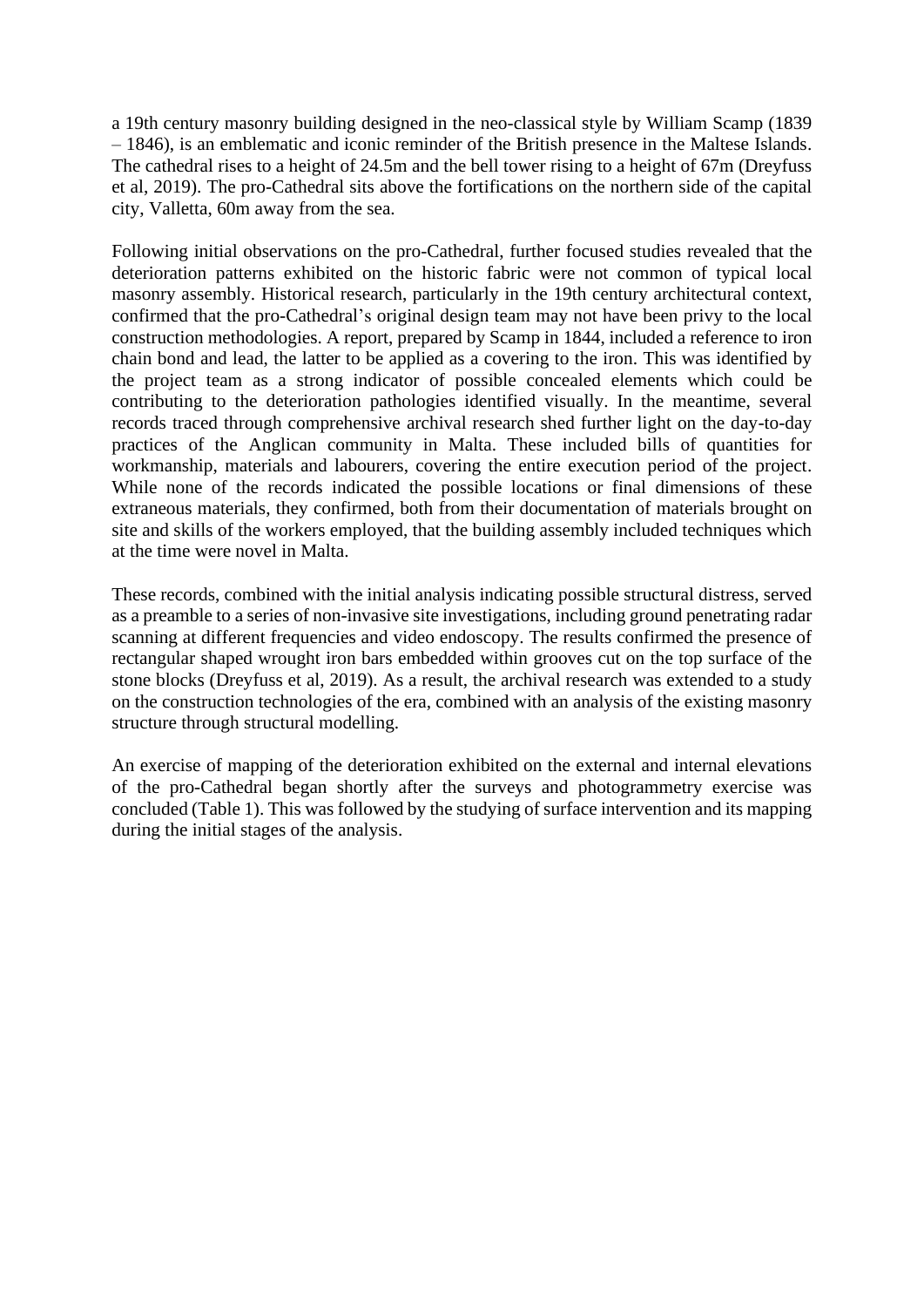| A. BASELINE:<br><b>INITIAL ANALYSIS</b>                                                                                    | <b>Historical Research</b> | Visual Inspections                                                                        | &<br>Surveys<br>Photogrammetry                           |  |
|----------------------------------------------------------------------------------------------------------------------------|----------------------------|-------------------------------------------------------------------------------------------|----------------------------------------------------------|--|
| <b>Commencement of Design of Interventions</b>                                                                             |                            |                                                                                           |                                                          |  |
| <b>B. FURTHER</b><br><b>ANALYSIS</b>                                                                                       | Archival Research          | Ground Penetrative Radar<br>(GPR) Scanning & Video<br>Endoscopy (Dreyfuss et<br>al, 2019) | Mapping<br>of<br>Deterioration & Surface<br>Intervention |  |
| Feedback Mechanism & Iterative Process from B to A within Transdisciplinary Team for the Design of<br><b>Interventions</b> |                            |                                                                                           |                                                          |  |
| <b>C. FURTHER IN-</b><br><b>DEPTH ANALYSIS</b>                                                                             | <b>Structural Research</b> | Drone Inspection $&$<br>Graffiti Report                                                   | <b>Structural Modelling</b>                              |  |
| Feedback Mechanism & Iterative Process from C to B to A within Transdisciplinary Team for the Design<br>of Interventions   |                            |                                                                                           |                                                          |  |

| <b>COMMENCEMENT</b>  | $\overline{\phantom{a}}$ | and Surface<br>Mortar   |  |
|----------------------|--------------------------|-------------------------|--|
| <b>OF SITE WORKS</b> |                          | <b>Coating Analysis</b> |  |

Table 1: A description of the iterative process between analysis and design of interventions, resulting from the transdisciplinary approach.

The interdependence and porosity of the transdisciplinary approach created a multi-layered body of knowledge with a consistent stretching of paradigm and with a fascinating intertwining of research and analysis. Moreover, the contribution of the different members of the community shifted perspectives constantly and widened areas of analysis and study, both through sharing of memories and through archival records. Consequentially, the design of interventions became an iterative process, adapting as the 'new intellectual space' transformed itself. (McGregor, 2004);

Today, as the conservation intervention proceeds, it is expected to change in response to the results of materials' investigation and differences in approaches. At these times, conservation principles and practices may need to be questioned, tried out and elaborated in a social process of consultation (Eastop, 2011, p. 427)

As outlined earlier, the importance of inter-semiotic translation is particularly highlighted in a transdisciplinary approach, with participants communicating in languages of different technical or non-technical natures. In this respect, the conservation team does not only allow the coexistence of several discourses, it must also record, interpret and mitigate the possibly conflicting narratives to produce a coherent approach to the building that incorporates all the knowledge available at the time.

Armed with a more in-depth knowledge of the construction techniques of the masonry structure, a closer live visual inspection of the building fabric was carried out using a drone camera. The collaboration between the drone operator and the team present during the inspection allowed for the newly discovered areas of concern, particularly in the spire, to be studied in greater detail, revealing more deterioration patterns than initially envisaged. The closer inspection further identified possible previous repairs carried out on the spire. This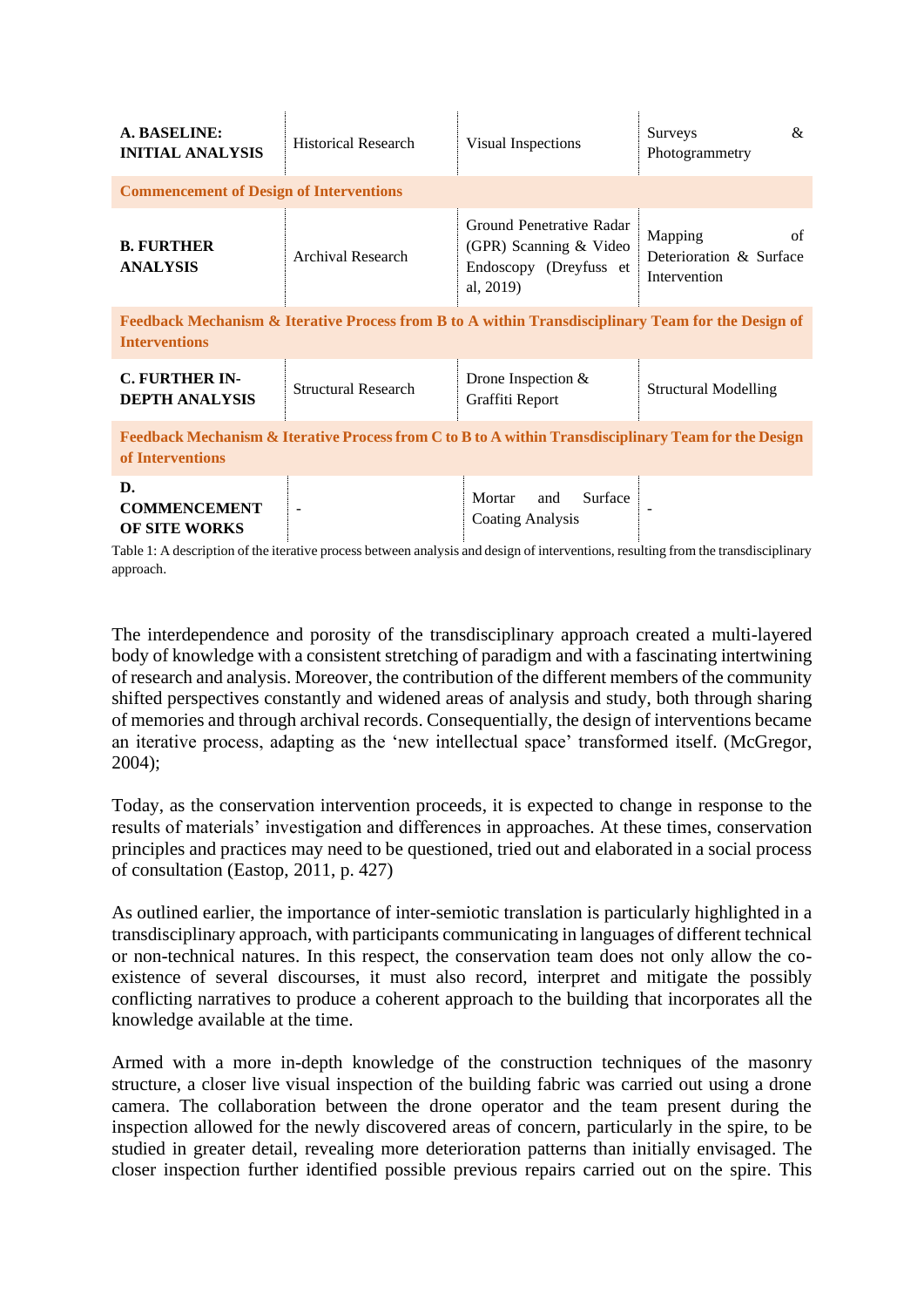discovery confirmed information relayed by members of the community in the earlier stages of the analysis. The exercise proved to be an example of the power of the interdependent relationships created through the transdisciplinary approach, with a broader knowledge of the building being developed through the interaction between the collaborators who fed into the iterative process consistently.

The design of interventions within the conservation strategy for the pro-Cathedral was as a result rooted in a wider and deeper context of understanding, ensuring that the decision-making process catered for the preservation of the monument in its entirety. The iterative process allowed for the restoration methodologies to continue to evolve as the initial restoration works progressed on site, with any new discoveries carefully documented and recorded. As an example of the multifarious elements that came into play during the iteration, several graffiti uncovered on the internal tower and spire masonry walls are currently being studied through a combination of documentation and archival research. Furthermore, the analysis of several layers of superficial deposits on the masonry surface, together with the study of the composition of the original mortar is on-going through a collaboration with a team of chemists at the University of Malta. Thus, iterative mechanisms provide an understanding of the monument that transcends the initial implementation of the conservation strategy in a process that continues to develop even after the restoration project itself is achieved.

Sustainability in conservation interventions is particularly crucial in the context of this combination of transdisciplinary approach and iterative process, and the understanding of the building does not come to an end when the restoration is concluded. Restoration interventions attempt to prolong the lifespan of the monument, giving an opportunity for a further understanding of the tangible and intangible elements of the building which continues to exist, paradoxically, in a state of anachronism, a fold between history and time which Didi-Huberman described as to "move across the depths of multiple memories, weave together the fibres of heterogeneous time, recompose rhythms in disconnected tempi" (2003). The focus on the process rather than on the object has indeed allowed to encompass layers of history and meaning that transcend a linear and homogeneous reading of a building's history.

## **Conclusion**

An integrated transdisciplinary team may be considered critical in developing an appropriate response to any conservation programme. The collaborative processes of the transdisciplinary approach favour methodologies that are necessary to anticipate issues of building pathologies, sustaining the decision-making process and encouraging it to select the most compatible interventions to preserve both tangible and intangible elements. A transdisciplinary approach also allows all concerns to be voiced, in turn facilitating an unfolding of all historical paradoxes (Didi-Huberman, 2003). This contributes to a holistic conservation project. Whereas the face of the building may carry the signs of inwards qualities or defects, relying on transdisciplinary expertise at early stages allows for a more accurate understanding of the conservation issues at hand.